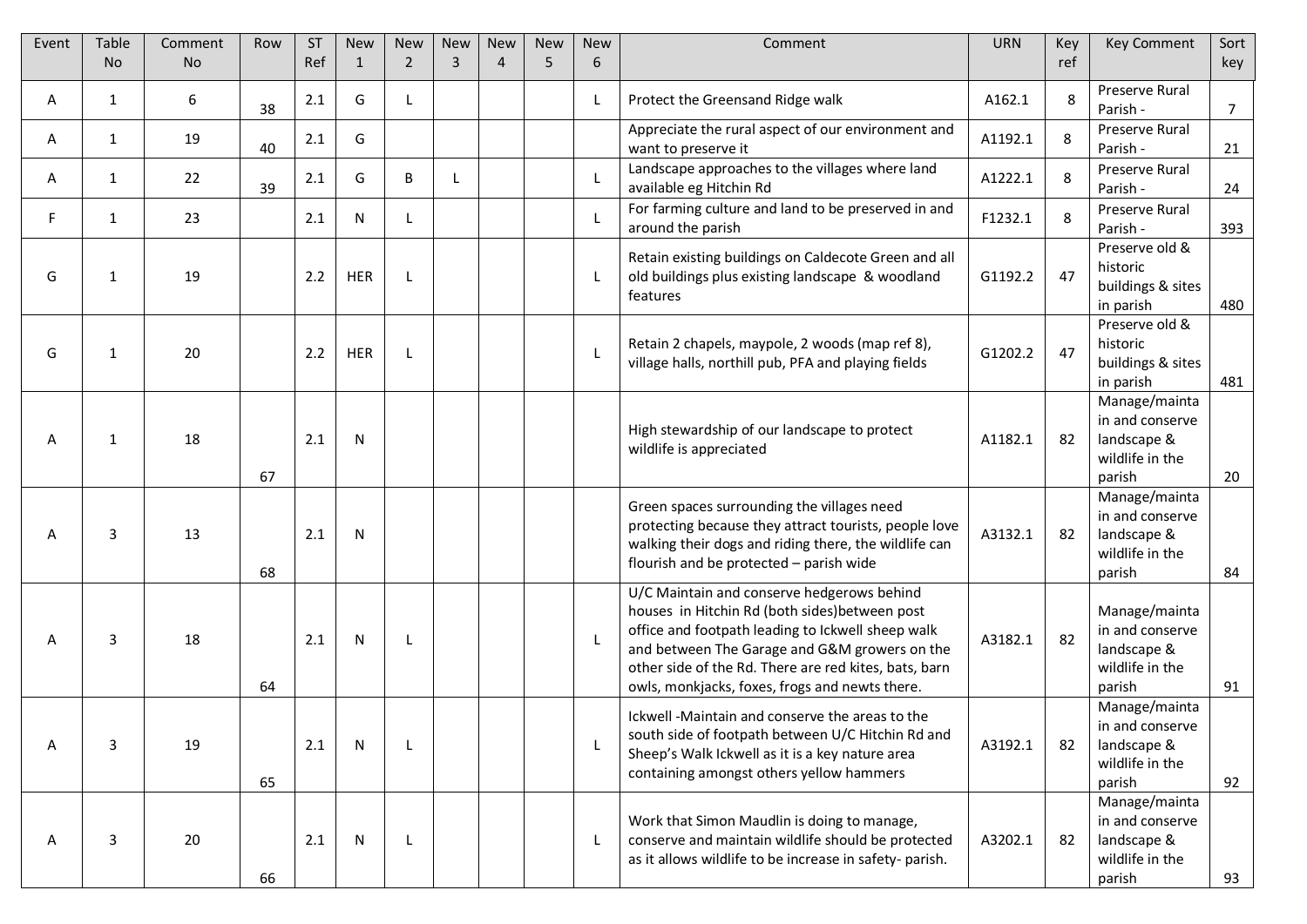| B | 3              | 15 | 83  | 3.2 | $\mathsf{N}$ | L            |              |     |   | Northill Pond renovation                                                                                                                                                                                                                                                                                   | B3153.2 | 82 | Manage/mainta<br>in and conserve<br>landscape &<br>wildlife in the<br>parish | 174 |
|---|----------------|----|-----|-----|--------------|--------------|--------------|-----|---|------------------------------------------------------------------------------------------------------------------------------------------------------------------------------------------------------------------------------------------------------------------------------------------------------------|---------|----|------------------------------------------------------------------------------|-----|
| B | 4              | 18 | 38  | 3.1 | FP           |              |              | L12 |   | (16) Maintain and conserve the churches, the<br>wildlife, the pub, the pond, open space between<br>Northill and Ickwell, bridleways/walkways, open<br>views, village greens (Ickwell/Upper<br>Caldecote/Thorncote Green and Hatch); Ickwell<br>Bury, Park UC (CPFA), schools, post office (* Map x<br>ref) | B4181.3 | 82 | Manage/mainta<br>in and conserve<br>landscape &<br>wildlife in the<br>parish | 196 |
| B | 4              | 22 | 81  | 2.1 | N            | L            |              |     |   | (18) Maintain trees (* Map x ref)                                                                                                                                                                                                                                                                          | B4222.1 | 82 | Manage/mainta<br>in and conserve<br>landscape &<br>wildlife in the<br>parish | 202 |
| C | $\overline{2}$ | 12 | 102 | 4   | OF           | L            |              |     |   | Preservation of views along Caldecote Road                                                                                                                                                                                                                                                                 | C2124   | 82 | Manage/mainta<br>in and conserve<br>landscape &<br>wildlife in the<br>parish | 259 |
| C | 3              | 8  | 92  | 2.1 | N            | L            |              | 24  | L | Improve linkage and access between Upper<br>Caldecote and Lower Caldecote either upgrade track<br>to byway with clear indication about access, surface<br>maintence and drainage upgrading taking note of<br>bat protection.                                                                               | C383.1  | 82 | Manage/mainta<br>in and conserve<br>landscape &<br>wildlife in the<br>parish | 277 |
| C | 3              | 20 | 91  | 2.1 | $\mathsf{N}$ | <b>BUS</b>   | $\mathsf{L}$ | 23  |   | Better understanding of possible golf course<br>development re landscaping and wildlife and<br>general impact on area. (UC Hills Lane area)                                                                                                                                                                | C3202.1 | 82 | Manage/mainta<br>in and conserve<br>landscape &<br>wildlife in the<br>parish | 291 |
| D | $\mathbf{1}$   | 16 |     | 2.1 | N            | L            |              |     |   | Residents of B'wade Rd on the north side have an<br>open countryside view- worth preserving, whereas<br>those on south side are more enclosed                                                                                                                                                              | D1161.1 | 82 | Manage/mainta<br>in and conserve<br>landscape &<br>wildlife in the<br>parish | 339 |
| D | $\mathbf{1}$   | 17 |     | 2.1 | VG           | $\mathsf{L}$ |              |     |   | View to retain - the Green at UC                                                                                                                                                                                                                                                                           | D1172.1 | 82 | Manage/mainta<br>in and conserve<br>landscape &<br>wildlife in the<br>parish | 340 |
| D | $\mathbf{1}$   | 18 |     | 2.1 | G            | L            |              |     |   | Not too concerned about proposed gravel<br>extraction on north side of Hill Lane - loss of view<br>behind G&M not a concern                                                                                                                                                                                | D1182.1 | 82 | Manage/mainta<br>in and conserve<br>landscape &                              | 341 |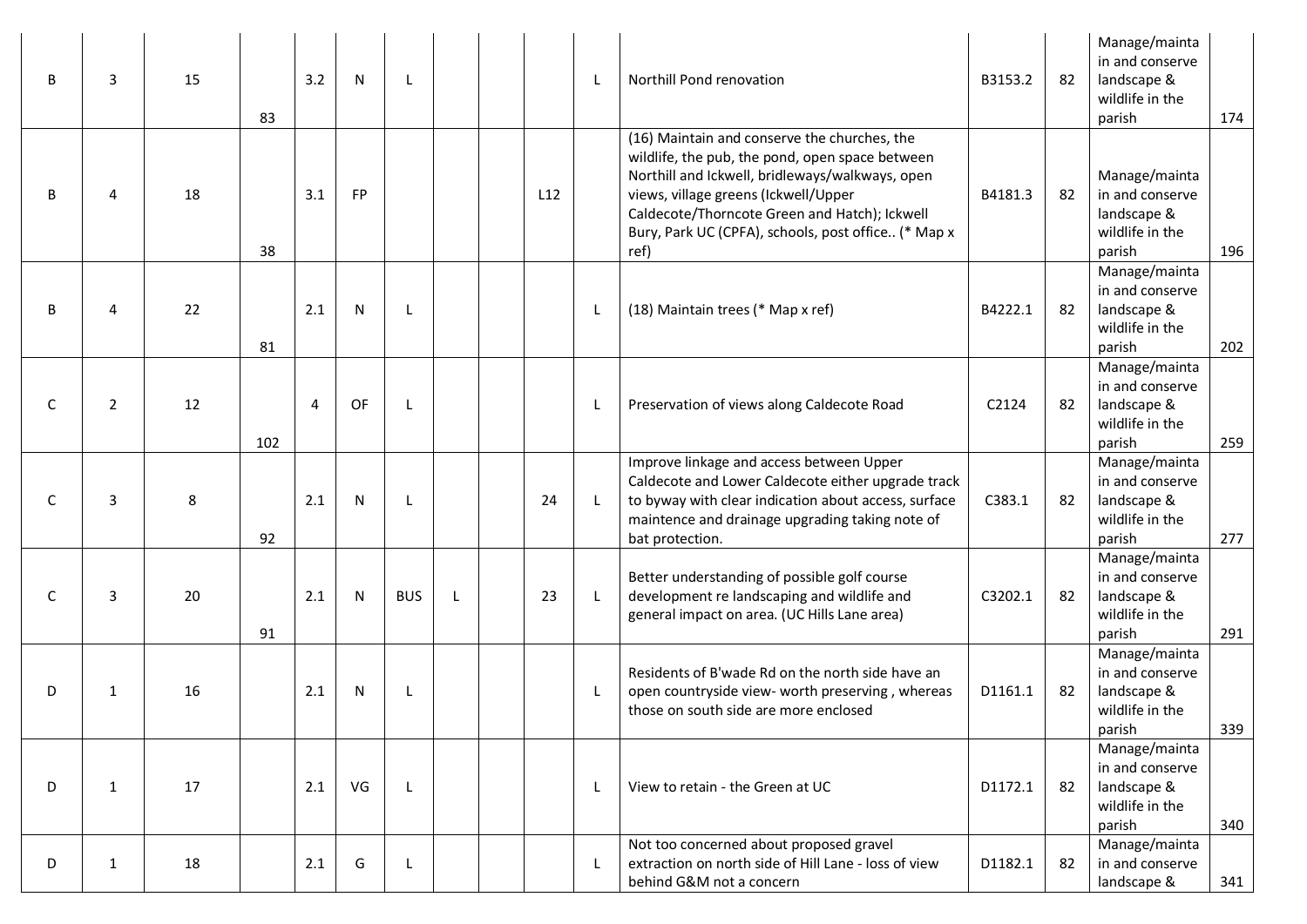|    |                |    |    |     |              |              |  |   |                                                                                                                                                |              |    | wildlife in the<br>parish                                                    |     |
|----|----------------|----|----|-----|--------------|--------------|--|---|------------------------------------------------------------------------------------------------------------------------------------------------|--------------|----|------------------------------------------------------------------------------|-----|
| E. | 1              | 12 | 11 | 2.1 | N            |              |  |   | All natural areas, fields and trees in the parish<br>should be preserved                                                                       | E1122.1      | 82 | Manage/mainta<br>in and conserve<br>landscape &<br>wildlife in the<br>parish | 364 |
| F. | 2              | 15 |    | 2.1 | N            |              |  |   | Want to protect open spaces with wildlife                                                                                                      | F2152.1      | 82 | Manage/mainta<br>in and conserve<br>landscape &<br>wildlife in the<br>parish | 410 |
| F. | $\overline{2}$ | 17 |    | 2.1 | N            |              |  |   | Want to protect wildlife and land                                                                                                              | F2172.1      | 82 | Manage/mainta<br>in and conserve<br>landscape &<br>wildlife in the<br>parish | 411 |
| F. | $\overline{3}$ | 25 |    | 2.1 | N            |              |  |   | Maintain as much green land as possible                                                                                                        | F3252.1      | 82 | Manage/mainta<br>in and conserve<br>landscape &<br>wildlife in the<br>parish | 443 |
| F  | 3              | 29 |    | 2.1 | N            |              |  |   | Keep the trees                                                                                                                                 | F3292.1      | 82 | Manage/mainta<br>in and conserve<br>landscape &<br>wildlife in the<br>parish | 447 |
| G  | 1              | 14 |    | 2.1 | OF           |              |  |   | Turbines and solar panels not to be put anywhere in<br>the parish in order to protect the rural parish,<br>landscape, wildlife and environment | G114a2.<br>1 | 82 | Maintainconser<br>ve rural parish                                            | 474 |
| G  | 1              | 16 |    | 2.1 | H            | L            |  | L | Regular pond clearing Northill                                                                                                                 | G1162.1      | 82 | Manage/mainta<br>in and conserve<br>landscape &<br>wildlife in the<br>parish | 477 |
| G  | $\mathbf{1}$   | 17 |    | 2.1 | VG           | $\mathsf{L}$ |  | L | Retain the green area at entrance to Lower<br>Caldecote - The Grange                                                                           | G1172.1      | 82 | Manage/mainta<br>in and conserve<br>landscape &<br>wildlife in the<br>parish | 478 |
| G  | 1              | 21 |    | 2.2 | $\mathsf{N}$ |              |  |   | Simon Maudlin's work with wildlife                                                                                                             | G1212.2      | 82 | Manage/mainta<br>in and conserve<br>landscape &<br>wildlife in the<br>parish | 482 |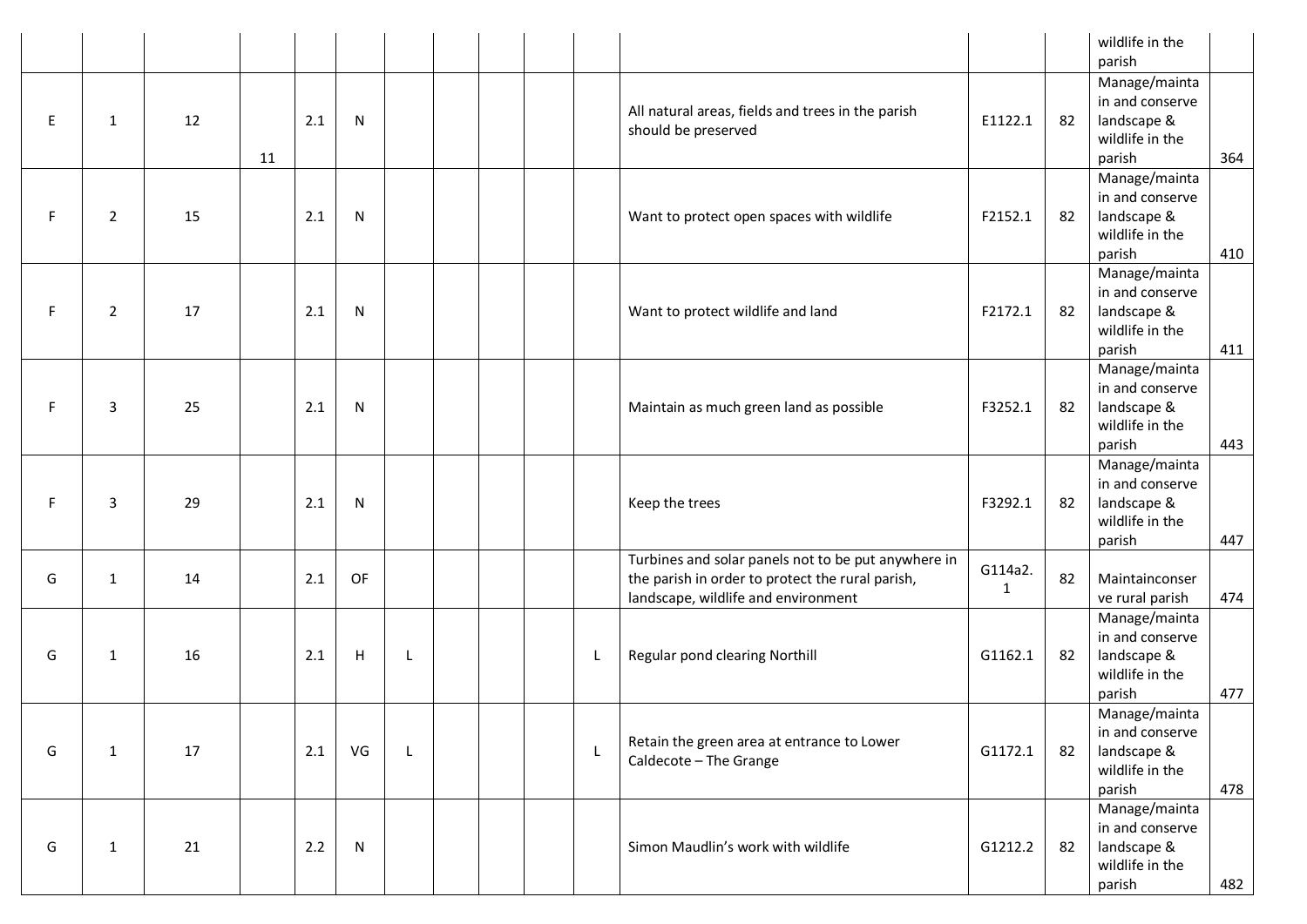| G  | $\overline{2}$ | 11 | 2.1 | N  |   | Community woodland- but lot of work to maintain                                                                                                                                                                                                                                                                                                                                                                                                                                                                                                                          | G2112.1 | 82 | Manage/mainta<br>in and conserve<br>landscape &<br>wildlife in the<br>parish | 496 |
|----|----------------|----|-----|----|---|--------------------------------------------------------------------------------------------------------------------------------------------------------------------------------------------------------------------------------------------------------------------------------------------------------------------------------------------------------------------------------------------------------------------------------------------------------------------------------------------------------------------------------------------------------------------------|---------|----|------------------------------------------------------------------------------|-----|
| G  | 3              | 29 | 2.1 | N  |   | Need to keep the trees and adopt a long term<br>woodland plan for upkeep of existing trees and<br>replacing what is lost                                                                                                                                                                                                                                                                                                                                                                                                                                                 | G2292.1 | 82 | Manage/mainta<br>in and conserve<br>landscape &<br>wildlife in the<br>parish | 536 |
| G  | 3              | 30 | 2.1 | N  |   | Keep existing green areas as they are                                                                                                                                                                                                                                                                                                                                                                                                                                                                                                                                    | G2302.1 | 82 | Manage/mainta<br>in and conserve<br>landscape &<br>wildlife in the<br>parish | 537 |
| H  | 1              | 4  | 2.1 | N  |   | We are fortunate in enjoying a diverse and complex<br>natural environment in the parish. This needs<br>further protection, better access and further<br>enhancement. A comprehensive survey of species<br>distribution and possible areas of protection and re-<br>introduction where decline needs to be<br>commissioned in order to determine guidance for<br>land regeneration and use. The EU High Stewardship<br>Scheme operated by Simon Maudlin gives guidance<br>and aspirations in regenerating eco-systems to the<br>benefit of growers and species diversity. | H142.1  | 82 | Manage/mainta<br>in and conserve<br>landscape &<br>wildlife in the<br>parish | 553 |
|    | 1              | 10 | 1.1 | HD | N | Building at the back of houses on west side of<br>Hitchin Rd would destroy wildlife habitat for - bats.                                                                                                                                                                                                                                                                                                                                                                                                                                                                  | J1101.1 | 82 | Manage/mainta<br>in and conserve<br>landscape &<br>wildlife in the<br>parish | 567 |
|    |                | 26 | 2.2 | H  |   | Keep, maintain and conserve maypole, village<br>greens, old pond northill, northill pub, PFA, Antiques<br>shop, churches, schools, alms houses, any old and<br>listed buildings, thatched cottages, post office,<br>playing fields, footpaths and wildlife                                                                                                                                                                                                                                                                                                               | J262.2  | 82 | Manage/mainta<br>in and conserve<br>landscape &<br>wildlife in the<br>parish | 584 |
| -1 | 1              | 27 | 2.2 | H  |   | Maintain and support Simon Maudlin's conservation<br>work                                                                                                                                                                                                                                                                                                                                                                                                                                                                                                                | J1272.2 | 82 | Manage/mainta<br>in and conserve<br>landscape &<br>wildlife in the<br>parish | 586 |
| К  | 2              | 10 | 2.1 | 82 |   | Access for all parish residents to walk in Woodland.<br>Children would particularly enjoy collecting conkers,<br>chestnuts etc                                                                                                                                                                                                                                                                                                                                                                                                                                           | K2102.1 | 82 | Manage/mainta<br>in & conserve<br>landscape and<br>wild life in the          | 630 |